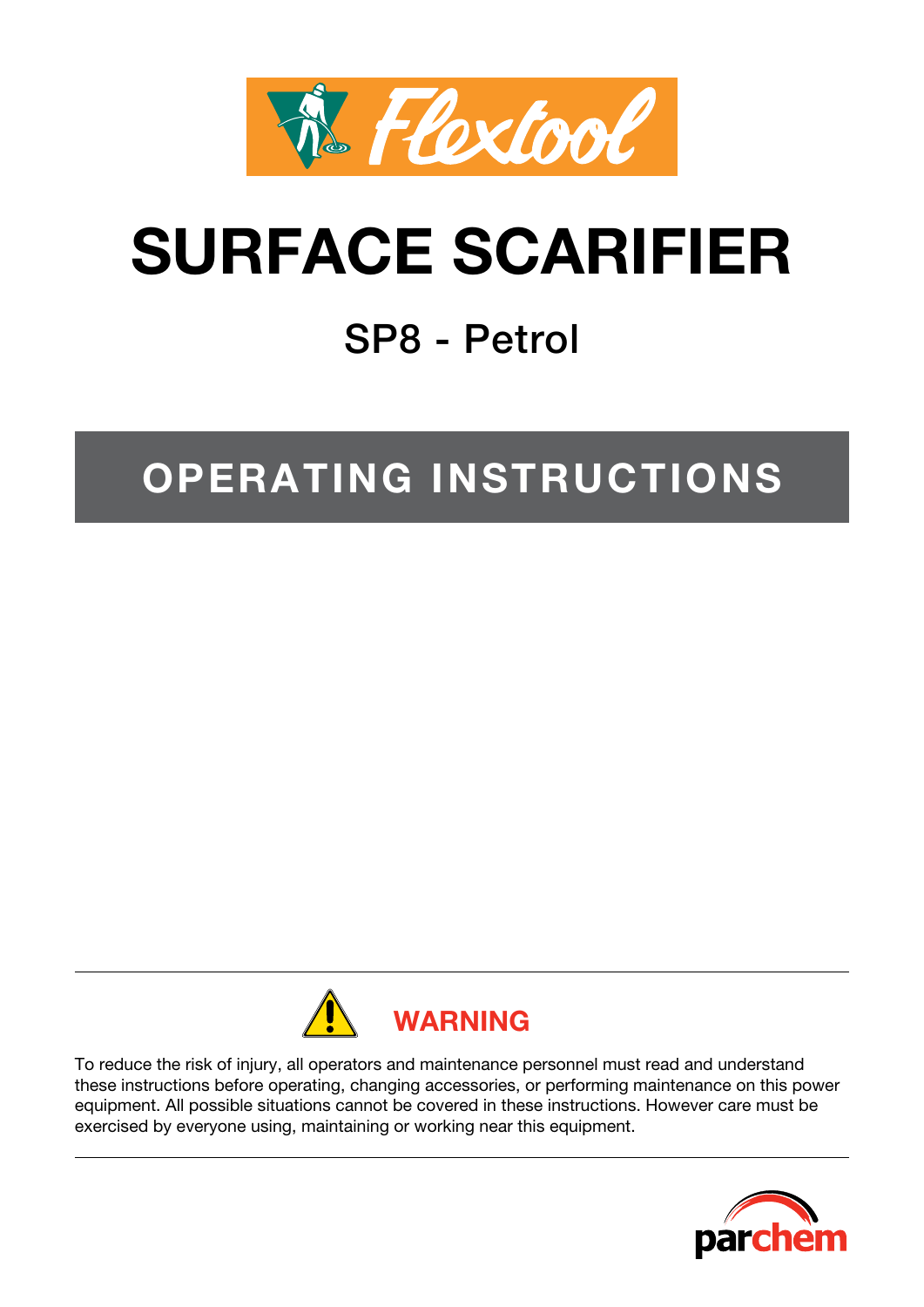### **Contents**

|                                                                                                                 | $\overline{2}$             |
|-----------------------------------------------------------------------------------------------------------------|----------------------------|
|                                                                                                                 | $\overline{c}$             |
|                                                                                                                 |                            |
|                                                                                                                 | $2 - 3$                    |
|                                                                                                                 | $\overline{\phantom{a}}$ 3 |
|                                                                                                                 |                            |
| Service entertainment of the service of the service of the service of the service of the service of the service | - 3                        |
|                                                                                                                 | -3                         |
|                                                                                                                 |                            |

### **INTRODUCTION**

Thank you for your selection of equipment supplied by Parchem, we have specialised in quality products for over 50 years.

Should service or spare parts be required, prompt and efficient service is available from our branches.

It is essential that the operator takes particular care to use the machine properly and minimise any potential hazards to himself or others. We recommend that all operators and service personnel read, understand and follow this manual.

#### **Applications**

- Asphalt levelling & grooving
- Carpet backing removal
- Coating removal
- Concrete grinding
- Concrete & steel surface preparation
- Concrete grooving
- Epoxy removal
- Expansion joint levelling
- Floor cleaning steel & concrete
- Glue / Adhesive removal
- Milling joints
- Non-slip removal
- Paint removal
- Steel descaling
- Traffic line removal
- Wheelchair ramp levelling

#### **Functions & controls**

#### **SPS MACHINE**

The SPS is a walk behind machine, basically designed to be a scarifier, but by using different cutters, arranged in a variety of manners on the cutter heads or cages, a broad range of textures and finishes can be produced.

This multi-purpose machine will produce results ranging from scabbier to scarifier.

#### Cage / Drum Depth Control Knob

Rotate clockwise to raise unit and counter clockwise to lower unit.

### Drive belt

Tension of the drive belt is adjustable. Loosen the four nuts on the bolts which secure the motor to the base plate, Adjust the set screws which bear against the motor crankcase to achieve the required belt tension.

#### **MOTOR**

The motor speed is controlled by a remote throttle lever which is mounted above the air cleaner. To STOP the machine press the push button mounted on the handle or below the fuel tank.

#### **ACCESSORIES accessories**

#### Replacement Cutters

Steel / Tungsten carbide

#### Edger Attachment For crack chasing

#### Replacement Cages / Drum assemblies

Are available from your Parchem branch

#### **Hazards and risks**

NEVER allow any person to operate a machine without adequate instruction.

ENSURE all operators read, understand and follow the operating instructions.

SERIOUS INJURY may result from improper or careless use of this machine

#### ! MECHANICAL HAZARDS

DO NOT operate the machine unless all protective guards are in place

KEEP hands and feet clear of rotating and moving parts as they will cause injury if contacted.

ENSURE that the electricity supply to the motor is disconnected/ isolated before removing guards or making adjustments.

ENSURE both the machine and the operator are stable by setting up on level terrain and the machine will not move or fall while in operation or unattended.

DO NOT leave the machine in operation while it is unattended.

ENSURE that the area to be milled does not contain any "live" electrical cables, gas, water or communication services which may be damaged by the action of the unit.

EXERCISE CARE when operating unit. Exposure to vibration or repetitive work actions may be harmful to hands and arms.

NEVER stand on the unit while it is operating.

KEEP bystanders and animals clear of the work area.

WEAR snug fitting clothing and ensure no clothing, hair or jewellery can become entangled in machine.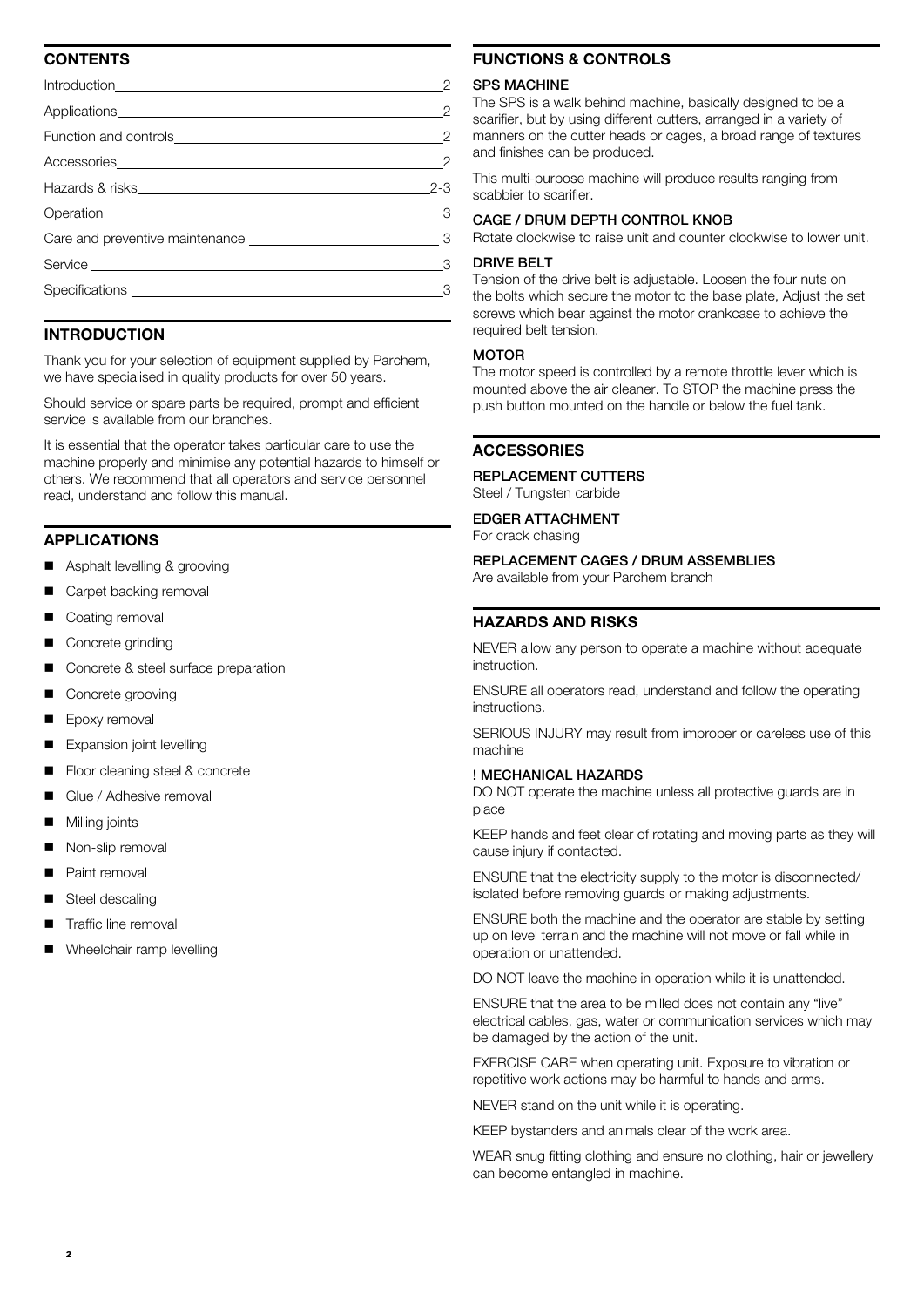#### ! FIRE & EXPLOSION HAZARDS

PETROL or diesel is extremely flammable and explosive under certain conditions.

ENSURE that petrol or diesel is only stored in an approved storage container away from source of ignition.

DO NOT refuel the motor while it is in operation or hot.

DO NOT refuel the motor in the vicinity of ignition source such as sparks, a naked flame or a person smoking.

DO NOT over fill the fuel tank and avoid spilling petrol when refuelling. Spilled petrol or petrol vapour may ignite. If spillage occurs, ensure that the area is dry before starting the motor.

ENSURE that the fuel tank cap is securely fitted after refuelling.

Ensure fire extinguisher is readily available for use.

#### ! CHEMICAL HAZARDS

DO NOT operate or refuel a petrol or diesel motor in a confined area without adequate ventilation.

CARBON MONOXIDE exhaust gases from internal combustion motor driven units can cause death in confined spaces.

Check TLV (Threshold Limit Value) and oxygen content of area safe for operation.

#### ! NOISE HAZARDS

EXCESSIVE NOISE can lead to temporary or permanent loss of hearing.

WEAR an approved hearing protection device to limit noise exposure. As required by Occupational Health and Safety regulations.

#### ! PROTECTIVE CLOTHING

ALWAYS wear approved hearing protection. Protective dust mask, goggles, footwear and clothing may also be necessary.

#### ! ADDITIONAL HAZARDS

Surface prep machines are heavy and should be positioned by two people of appropriate strength. Using the lifting handles provided on the machine, along with correct lifting techniques.

Slip/Trip/Fall is a major cause of serious injury or death. Beware of the power lead and dust left on the walking or work surface and uneven or slippery surfaces.

Exercise care when working in the vicinity of unprotected holes or excavations

BE CAREFUL when operating unit around pipes sticking out of the floor or other obstacles. Should the cage/drum catch on these, serious damage to the machine or harm to the operator may result.

#### **OPERATION operation**

Use unleaded grade petrol and ensure that the fuel is free from contamination.

#### OPERATING SUGGESTIONS

With any machine there are tricks to using them that make them work more efficiently. Never force the cutter head into the surface to a point where the machine starts to bounce. This will minimise results and do more damage to the machine than the work surface. Also, excessive vibrations will make it awkward, if not uncomfortable, for the operator to handle the machine. Let the cutters do the work, but make sure you have the best cutter/ cage assembly for the job. The key to effective usage of any tool, is operator comfort and familiarity with the tools capabilities. Experiment and try different combinations of cutters and cage set ups for different applications. Specific set ups described may be adjusted as needed for the specific use.

Working the machine in a figure 8 pattern, when milling misaligned concrete slabs or joints will produce more aggressive removal of material. The cutters will work against any grooves and tend to

produce more consistent and faster removal of material. Moving the machine in a straight line tends to create grooves that the cutters will follow. The tungsten carbide tipped cutters produce the longest life in milling applications and should be considered as the best choice, in spite of the higher initial costs. Your time is expensive and when you have to take time to change cutters or even cutter assemblies you are not using the machine to make you money.

When using the SPS to mill concrete, the tendency is to produce low spots. Work the left side or belt guard side, riding on the high side of the cut, if possible. Regularly check that the' drive pulley is aligned properly and secured to the drive shaft.

When using any cutter cage assemblies, try to maintain equal height adjustment of the cage against the work surface. Always let the cutters do the work.

Grooving set ups are possible with the SP8 in as many configurations as you need. The normal set up of the R123 uses cutlers spaced with 25mm centres braced by tension springs. They could also be set up with other centres, but bear in mind that they must always be tensioned to maintain the path you require. Checker board effects are possible by working the machine at 90 degrees to the path first established.

When using the edger attachment for crack chasing try the following method. Mark the front of the edger with a chalk guide line to correspond to the starting point of the crack. Lower the head into the crack and push the machine forward along the fault line using the chalk mark as the steering guide. Using carbides gives the longest life, but B-2 and B-3 cutters may also be used in the set up. Always tension the cutters in the cage with spring load to maintain a consistent path.

## **care and preventive maintenance**

Check the oil level in the motor crankcase daily.

Inspect the rubber anti vibration mounts for wear or deterioration.

#### **service**

Change the oil in the motor crankcase regularly to minimise wear.

Inspect, clean and/or replace the motor air cleaner regularly, particularly when operatingi n a dusty environment.

Inspect, clean and/or replace the spark plug regularly.

Check vee belt tension, wear and that it is running true, adjust or replace as required.

Check all fasteners for tightness as the machine is subject to vibration.

#### **SPECIFICATIONS specifications**

#### Model SP8H MOTOR

| Model            | Honda GX160, 4.1kw output  |
|------------------|----------------------------|
|                  | Governed Speed 3,600 r/min |
| Weight           | 58ka                       |
| Size (I x w x h) | 870 mm X 400 mm X 1000 mm  |